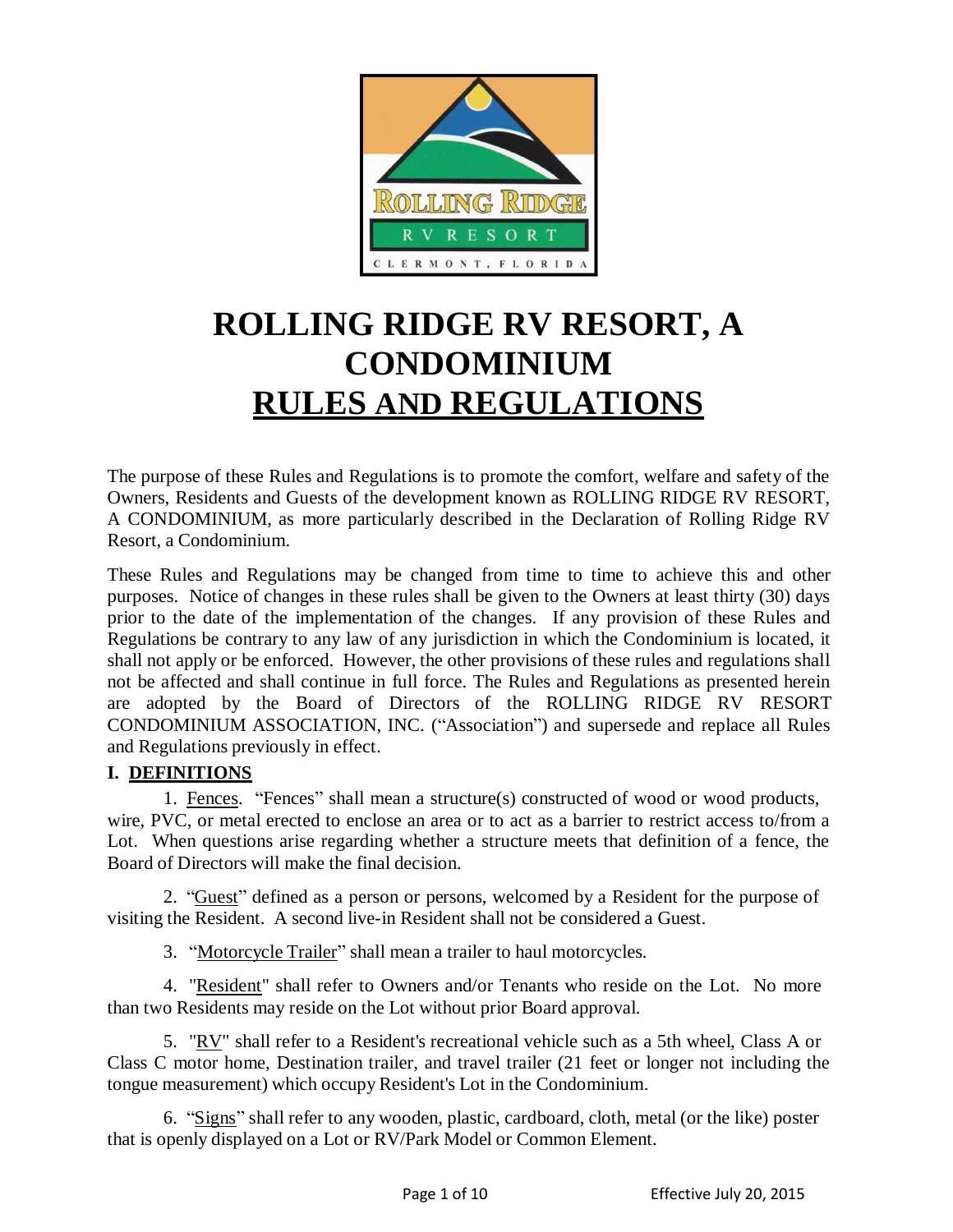# **LOTS**

**I. USE AND OCCUPANCY:** Owners refer to Article 12 of the Declaration. The Lot shall be used solely for the purposes of placing a RV thereon for the residential use and occupancy of the Resident.

**II. AGE RESTRICTION:** Owners refer to Article 12.13 for specific information regarding owner's family using the Lot. The Condominium complies with Housing for Older Person Act (HOPA), and is intended to be reserved for occupancy by persons fifty-five (55) years of age or older, with certain exceptions as allowed by HOPA, (80% 55+, 20% under 55). Residents must be at least forty (40) years of age. Prospective Residents of the Condominium will be screened for compliance with these provisions.

**III. GUESTS:** Residents are responsible for their guests and damages caused by a guest will be the responsibility of the Resident and/or the Owner.

**IV. CONDUCT:** Residents are to behave in a civilized manner and be a good neighbor, respecting the rights of the surrounding residents. Quiet hours are from 10 p.m. to 8 a.m. and outdoor noise shall be kept to a minimum. Do not trespass on other Resident's Lots.

**V. DUTY TO REPORT:** Complaints/concerns and vandalism, damages, violations, nuisances, vendors, or door-to-door soliciting are to be reported to the Board. Unless it is an emergency, such complaints or concerns are to be communicated in writing and delivered to the office.

**VI. SOLICITING OR SELLING:** No door-to-door soliciting, selling, peddling. Selling, peddling or commercial activities that would bring in outside traffic are not permitted.

### **VII. COMPLAINTS AND NOTICES:**

- 1. Courteous and respectful interaction between the Board of Directors and Residents is encouraged.
- 2. Residents who wish to make a recommendation or file a complaint must deliver documentation to the Association office by email (rrrvcondoassoc@gmail.com); mailing or delivery thereof to the Association's office, 20285 US Hwy 27, Clermont, FL 34715.
- 3. The Board of Directors will not become involved in personal conflicts or domestic quarrels unless such activities become detrimental to the Association at large.

**VIII. OWNER SALE OF LOTS:** Owners refer to Article 13 of the Declaration.

- 1. Unimproved Lots must be upgraded with pavers and landscaping within a year of purchase.
- 2. Existing structures such as RVs, Park Models or Outdoor structures on lots will need Board approval to remain in the resort when the Lot is sold.

### **IX. LEASE/RENTAL OF LOTS:** Owners refer to Article 12.18 of the Declaration.

- 1. Owner is to screen lessees/renters for compliance of Governing Documents, such as age occupancy restriction, RV acceptability, liability insurance, and pet conformity.
- 2. Owner and/or lessees/renters must complete the Renter Registration Form, provide a copy of age verification, (personal ID, driver's license or passport), and a copy of RV liability insurance.
- 3. Owner and/or lessees/renters must submit above documentation within 48 hours of arrival at Rolling Ridge RV Resort.
- 4. Owners are responsible for providing renters/lessees copies of Condominium Rules & Regulations and Resident Information Sheet.
- 5. Lessees/Renters not in compliance of the Governing Documents or Rules & Regulations will be asked to leave.
- 6. Lots shall be leased for residential use and occupancy of the Residents.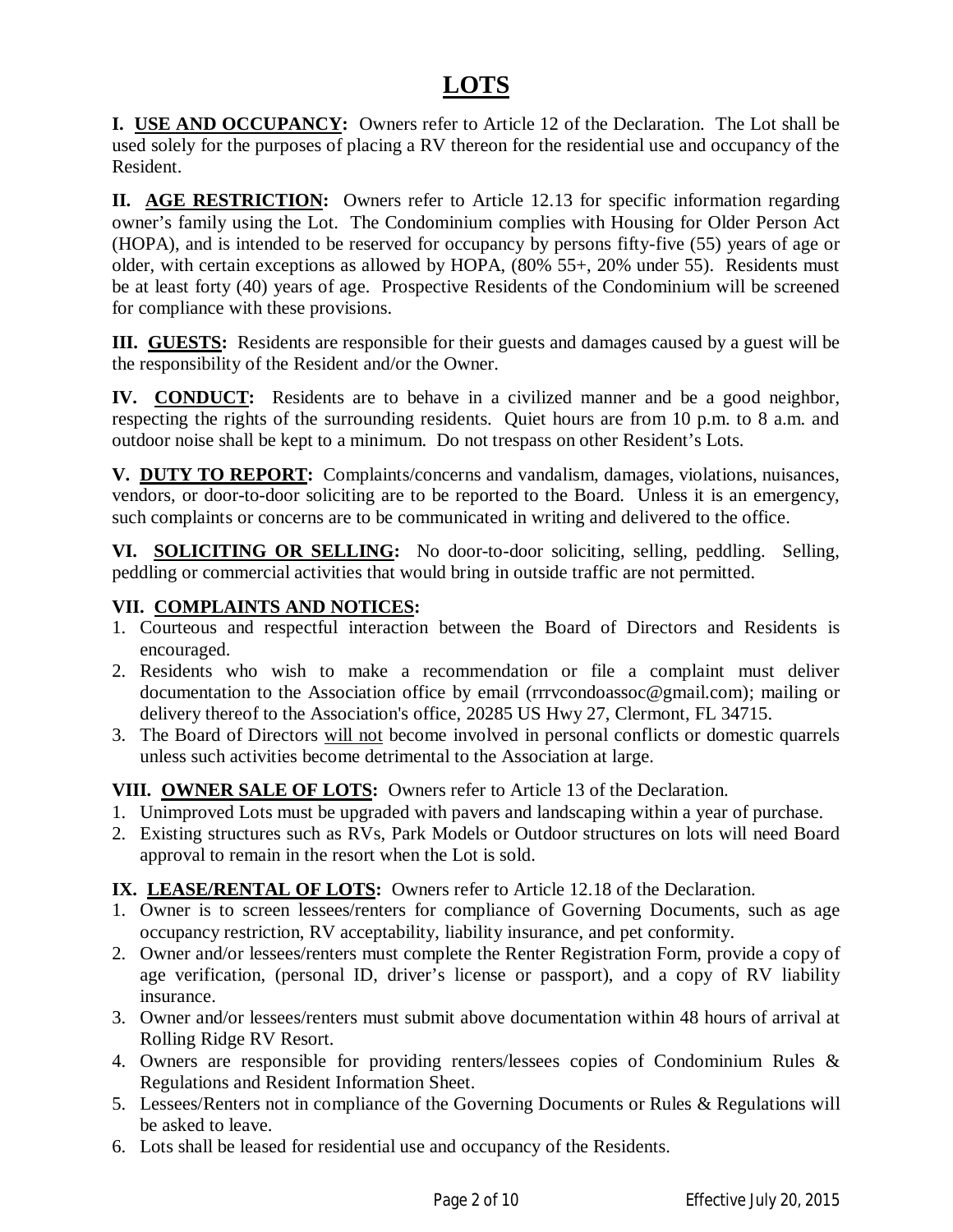7. Lots must be leased/rented by no more than two Residents.

**X. INSURANCE:** The Association does not provide insurance for Owner's lot. The owner is to obtain casualty and liability insurance and submit evidence of such insurance to the Office. Owners who rent lots have the responsibility to inform, collect a copy of lessee's/renter's RV liability insurance, and submit to the office. Refer to Declaration, Article 10.6.

#### **XI. WIFI SERVICE:**

- 1. Access points may not be available in all areas of the Park, and may not always be operational.
- 2. Users of the Wi-Fi System must comply with the Acceptable Use Policy (AUP) found when accessing the Internet or found in the Library Policy and Procedure Book.
- 3. The WI-FI system is provided on an "as is" and "as available" basis, without warranties of any kind.
- 4. It is the user's responsibility to safeguard against the risks of hacking, viruses, eavesdropping, and all other such hazards.
- 5. The Association is not liable for any kind of loss or damage to equipment or data.

### **XII. FIRE:**

- 1. Open fires such as wood or trash burning are not allowed on a Lot.
- 2. Propane cooking grills, charcoal grills, propane heaters and propane warming pits that are off/above the ground, and controlled are permitted.
- 3. Attended Tiki torches are permitted.
- 4. It is recommended that Residents have a fire extinguisher within 10 feet at all times when using any of the above permitted items.

**XIII. FIREARMS:** The illegal use or unwarranted display of weapons within the lot by Residents or Guests is prohibited.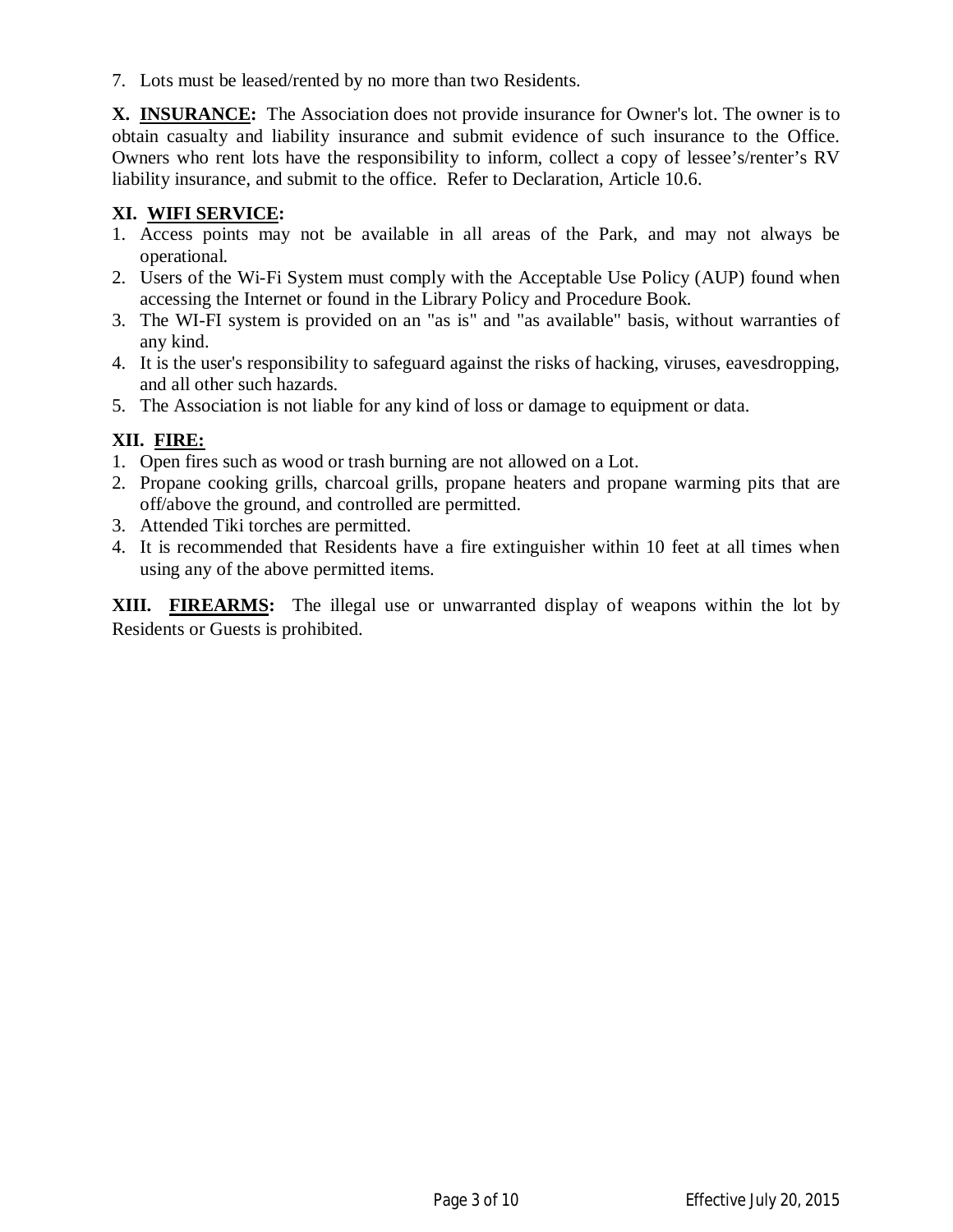# **CURB APPEAL**

Curb appeal is the attractiveness of the Lot as viewed from the street. Residents are to be conscious of the exterior look of a Lot from the street curb. Residents are to be conscious of the Lot's appearance from their neighbors view. The look of our community promotes value and will keep the park fresh and appealing. Curb appeal will enhance and maintain the uniformity, aesthetic appearance and value of the community property.

#### **I. LOT MAINTENANCE:**

- 1. The Association will provide mowing and trimming on Lots up to personal landscaping for Lots that meet the "serviceable criteria". The Association will provide weed control on pavers and graveled parking areas on Lots up to personal landscaping for Lots that meet the "serviceable criteria". No lawn service will be provided around such plantings or items or in any area as to which easy accessibility has been blocked or limited by the action of the Owner. If the Owner requests "no service", then it shall be the responsibility of the Owner to maintain their Lot. Refer to the Lawn Care Policy and Procedure for "Serviceable Criteria".
- 2. Yards must be kept mowed, trimmed, and watered as needed.
- 3. Water Systems are to be adjusted to prevent wasting water, and automatic sprinklers are to be set to operate according to City of Groveland schedule.
- 4. Landscaping, including plants (flowers, trees, and shrubs), pavers and rock beds must be kept manicured.

**II. LOT MODIFICATIONS:** Owners who plan to make modifications that do not conform to the existing structures seen throughout the park are to have plans approved by the Board of Directors before making modifications. Groveland approval for modifications may be required and it is the owner's responsibility to apply for such permits.

#### **III. OUTDOOR STRUCTURES:**

- 1. Only one manufactured shed per Lot, not over 12 feet X 16 feet, with no two stories.
- 2. No permanent or temporary carports or RV covers are permitted.
- 3. No fences are permitted on Lots.
- 4. Only standard manufactured outdoor storage cabinets/bins/containers are allowed and are to be placed inconspicuously on the Lot.
- 5. Only standard outdoor features, lawn furniture, and equipment are allowed.
- 6. All structures, outdoor features, lawn furniture, and equipment are to be clean and in a good repair.
- 7. Owners must receive Board approval to place a hot tub on their Lot. Refer to the Policy & Procedure for Hot Tubs on Lots.

### **IV. RESIDENT RECREATIONAL VEHICLES/PARK MODELS AND VEHICLES:**

- 1. Vehicles, RVs, or Destination Trailers and Park Models are to be in a good state of appearance and repair.
- 2. Only 5th wheel trailers, Class A or Class C motor homes, destination trailers, or travel trailers, (must be 21 feet or longer not including the tongue measurement) are allowed
- 3. Camping tents, pop-up campers, truck campers or Class B-Vans are not allowed.
- 4. Only one RV/Park Model allowed on the Lot.
- 5. RV must be self-contained.
- 6. RVs/Park Models must have the Recreational Vehicle Industry Association (RVIA) seal on the RV unless Board prior approval is given.
- 7. Only one car/truck per Resident allowed on the Lot.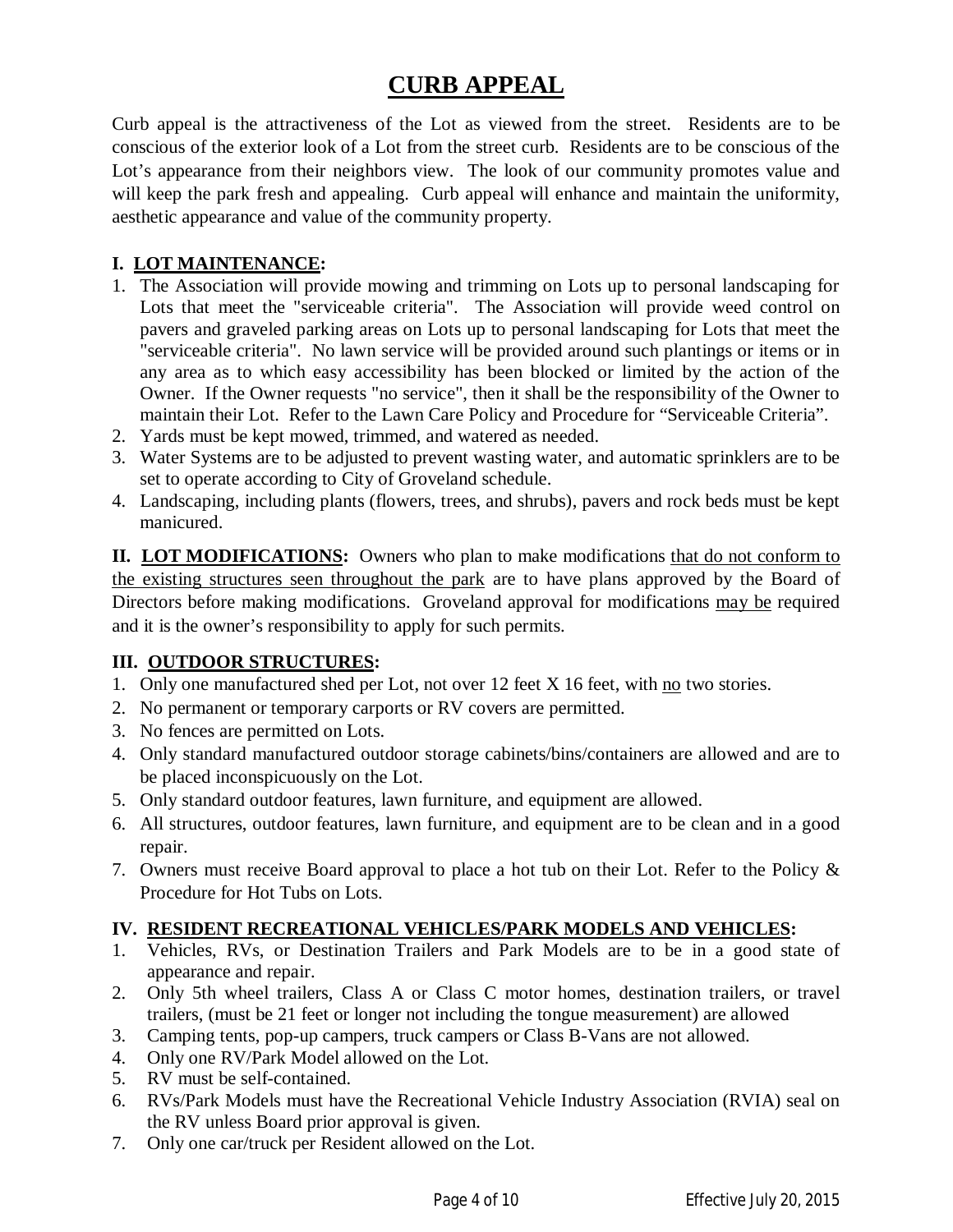- 8. Utility trailers, motorcycle trailers, car dollies, boats, and commercial vehicles are not to be parked on a Lot. Exception would be for temporarily loading and unloading.
- 9. No permanent or temporary car covers or RV/Park Model covers.
- 10. No repairing or reconditioning of vehicles on a Lot, except emergency repair.
- 11. Residents may wash RVs/Park Models, outdoor structures and vehicles on the Lot.

### V. **SERVICE AND TRADE WORK:**

Lot repairs and lot maintenance work by vendors should be scheduled between the hours of 8 a.m. and 10 p.m. Exceptions are made for emergency work.Trash accumulated by tradesmen must be removed by the tradesmen.

#### **VI. SIGNS/SIGNAGE:**

- 1. Lot Numbers, Resident Identification and Welcome signs may be displayed on each Lot.
- 2. Holiday and/or Athletic Team signs may be displayed but must be removed within one (1) week after the Holiday or Athletic Season.
- 3. Standardized 'For Sale' and/or 'For Rent' signs as approved by the Board may be displayed.

**VII. FLAGS:** Country and State Flags must be displayed in accordance with Federal and State Law Flag Etiquette.

**VIII. PETS:** Residents shall be entitled to keep a maximum of two (2) commonly accepted household pets plus two (2) caged birds may be kept on a Lot, subject to other reasonable regulations by the Association. Commercial activities involving pets, including, without limitation, boarding, breeding, grooming, or training, are not allowed. For further information, refer to Article 12.4 in the Declaration.

- 1. Pets shall be leashed or kept within the Lot.
- 2. Pets may not be left outside if the Resident is not on the Lot.
- 3. Pets are not to trespass to void or defecate on other Resident's Lots.
- 4. Immediately pick up and remove any waste on the Lot and dispose appropriately.
- 5. Residents are responsible for any damages caused by their pet.
- 6. Keep pet noise to a minimum, inside and outside of your unit. Pets are not to be an annoyance to neighbors.
- 7. Residents are to have control of their pet at all times.
- 8. Pet Collapsible Enclosures are permitted. One enclosure on a Lot. No larger than (36") square feet  $\&$  (3') feet in height. Enclosure must be specifically manufactured as a pet enclosure. Enclosure must be disassembled and securely stored when the Pet is not in residence.
- 9. Pet electronic/invisible fences are not allowed on Lots.

**IX. LAUNDRY:** Drying laundry outdoors on your Lot should be as inconspicuous as possible. The State of Florida encourages residents to use solar energy.

### **X. WASTE MATERIALS:** These Rules are in addition to the requirements in Article 12.

- 1. Trash and Garbage Dumpster provided near Clubhouse.
- 2. Garbage and trash is to be placed in tied plastic bags or similar containers.
- 3. Recyclable items are listed on Recycle Dumpster. Items are to be placed loosely in the dumpster without plastic bags.
- 4. Yard Waste Trailer provided —only plant material—no bags.
- 5. Trash accumulated by tradesmen working in the Lot must be removed by the tradesmen.
- 6. Do not place garbage or trash on ground by dumpsters.
- 7. As required by city and state laws, hazardous materials must be taken to special collection centers provided by the city/county.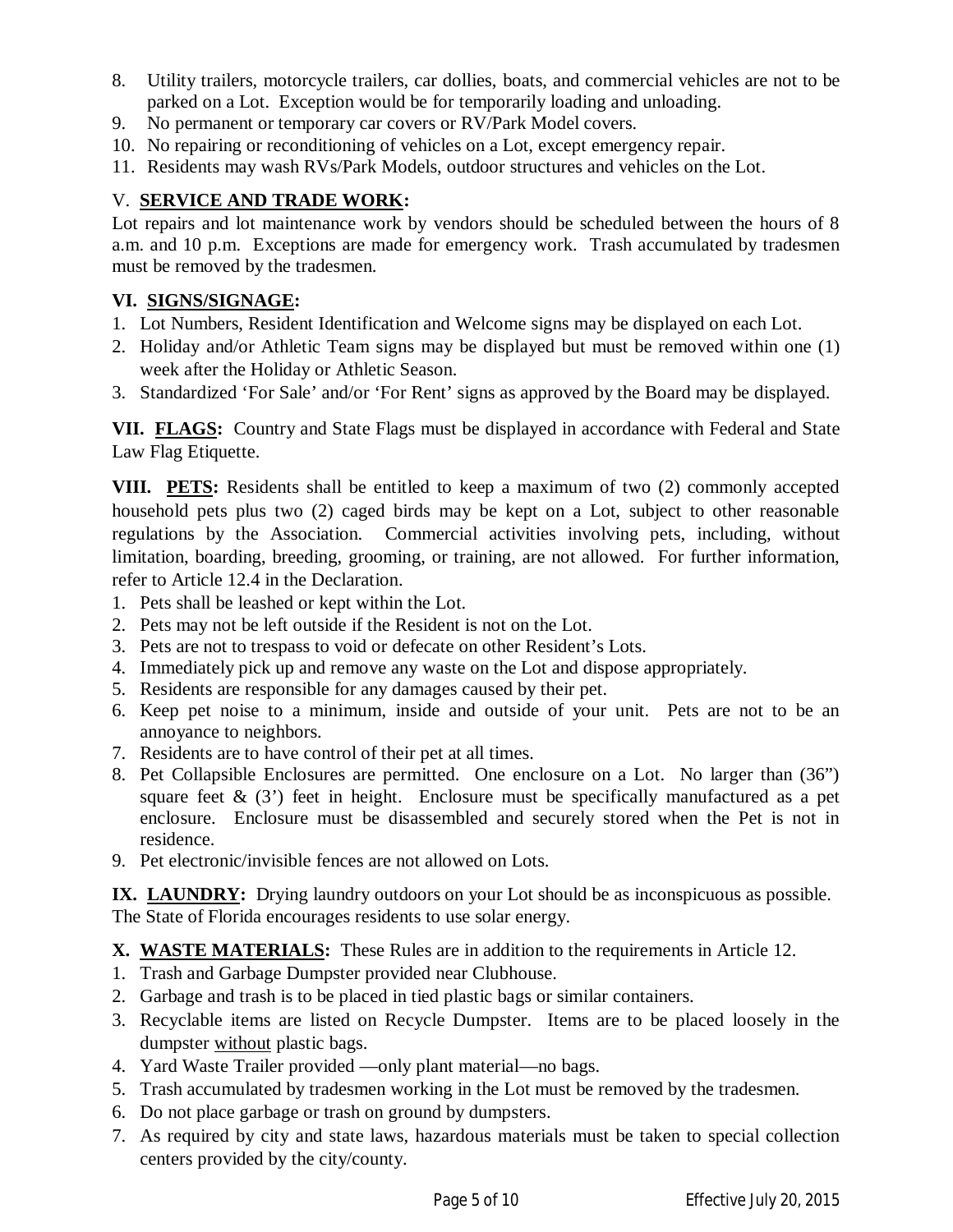# **COMMON ELEMENTS**

The sidewalks, entrances, passages, pathways and like portions of the common elements surrounding the clubhouse and laundry building shall not be obstructed or used for any purpose other than ingress and egress of the Condominium property. Personal property, such as bicycles, personal equipment, golf carts, tables or any other similar objects are not to be stored on such Common Elements without approval from the Board of Directors.

**I. ASSOCIATION RESPONSIBILITIES:** The Association will not be responsible for supplies or equipment sent or delivered to the Common Elements and recreational facilities for private use by any Resident. The Association shall not be liable for accidents or injuries to any person or property through the Resident's use of recreational facilities. Residents and their Guests shall avail themselves to these facilities at their own risk and assume liability for such physical damage or personal injury caused by such case.

**II. RESIDENTS AND GUESTS:** Residents and Guests are to comply with the Common Elements and Lot Rules & Regulations**.**

**III.** CHILDREN: Children under the age of 16 must be accompanied by an adult when entering or utilizing the recreation areas and/or the facilities.

**IV. CONDUCT:** Residents are to behave in a civilized manner and be a good neighbor, respecting the rights of the surrounding Residents. Quiet hours are from 10 p.m. to 8 a.m. and outdoor noise shall be kept to a minimum. Attire appropriate for the purpose is required when walking through Common Elements or attending functions. Gentlemen must wear a shirt when in Common Areas.

**V. DUTY TO REPORT:** Residents should report to the Board in writing unless it is an emergency any defects or needs for repair to Condominium Property. Be aware of water leaks, electrical shorts, and such. Residents should report vandalism of Condominium Property to the Board of Directors.

#### **VI. COMPLAINTS AND NOTICES:**

- 1. Courteous and respectful interaction between the Board of Directors and Residents is encouraged.
- 2. Residents who wish to make a recommendation or file a complaint must deliver documentation to the Association office by email (rrrvcondoassoc@gmail.com); mailing or delivery thereof to the Association's office, 20285 US Hwy 27, Clermont, FL 34715.
- 3. The Board of Directors or agent will not become involved in personal conflicts or domestic quarrels unless such activities become detrimental to the Association at large.

**VII. NOTICES AND INFORMATION:** Notices from the Board of Directors will be posted on the Board of Directors' Bulletin Board in the Library.

**VIII. SMOKING:** Smoking is prohibited in all Buildings and near Building entrances. Do not litter smoking waste and be courteous to non-smokers. Smokers are responsible for emptying ash trays and keeping the Condominium Elements clean of smoking waste.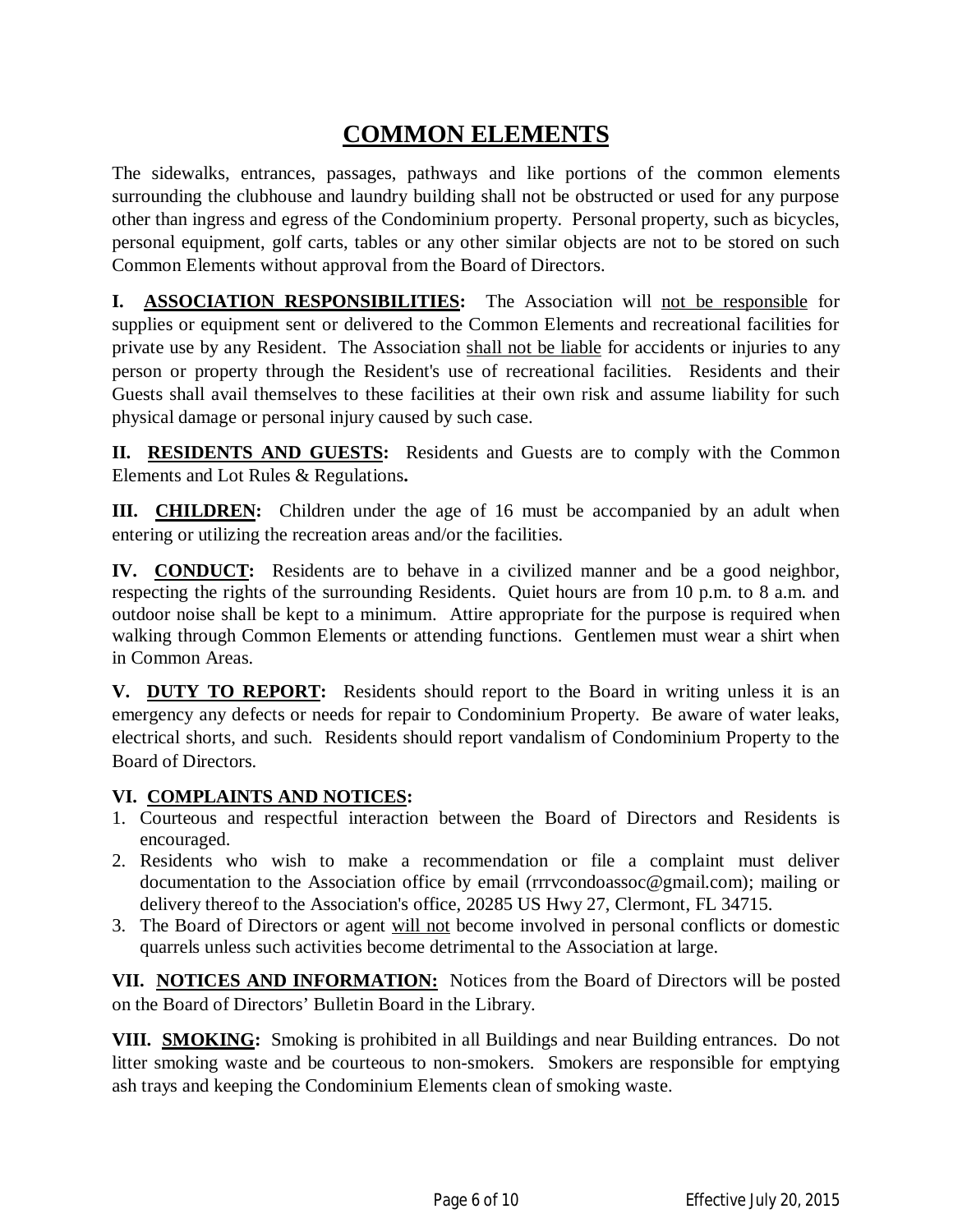**IX. SERVICE/TRADE WORK ON COMMON ELEMENTS:** Repairs and maintenance work should be scheduled between the hours of 8 a.m. and 10 p.m. Exceptions will be made for emergency work. Residents are not allowed to give instructions or make requests of contracted maintenance personnel.

**X. SOLICITING OR SELLING:** No door-to-door soliciting selling, peddling is permitted within the Condominium Elements unless prior written approval from the Board of Directors is obtained.

**XI. SIGNS**: No signs on the Common Elements unless approved by the Board.

**XII. FIREARMS:** The illegal use or unwarranted display of weapons within the Condominium Property by Residents or Guests is prohibited

**XIII. PETS:** Pets are not allowed to roam the Common Elements and are not allowed in the Buildings or pool area. Pets are to be leashed when walking. Pet waste is to be picked up and disposed in the trash dumpster. Pets are not to be tethered to common grounds. Residents will be responsible for damages caused by their pet. Refer to Article 12 of the Declaration.

**XIV. FIRE:** No fires allowed on Condominium Grounds.

**XV. RETENTION POND:** No Trespassing around the retention pond. No Swimming or Fishing in the Retention Pond.

#### **XVI. OPERATION OF VEHICLES:**

- 1. Comply with posted traffic signs.
	- **•** 10 MPH speed limit applies to all motorized vehicles/golf carts.
	- **•** Vehicles/golf carts are to stop at Stop Signs.
- 2. Motorized vehicles/golf carts are to be operated by a person of driver's license age.
- 3. Pedestrians have the right of way.
- 4. Be aware of Residents' safety when operating vehicles.

**XVII. PARKING:** Parking space is available at the Clubhouse for events. Guests are to park in the parking spaces at the Clubhouse if the lot does not accommodate guest parking. Handicap Parking is designated and requires a handicap parking sticker. Do not park in front of the dumpsters or yard waste trailer.

### **XVIII. WIFI SERVICE:**

- 1. Access points may not be available in all areas of the Park, and may not always be operational.
- 2. Users of the Wi-Fi System must comply with the Acceptable Use Policy (AUP) found when accessing the Internet or found in the Library Policy and Procedure Book.
- 3. The WI-FI system is provided on an "as is" and "as available" basis, without warranties of any kind.
- 4. It is the user's responsibility to safeguard against the risks of hacking, viruses, eavesdropping, and all other such hazards.
- 5. The Association is not liable for any kind of loss or damage to equipment or data.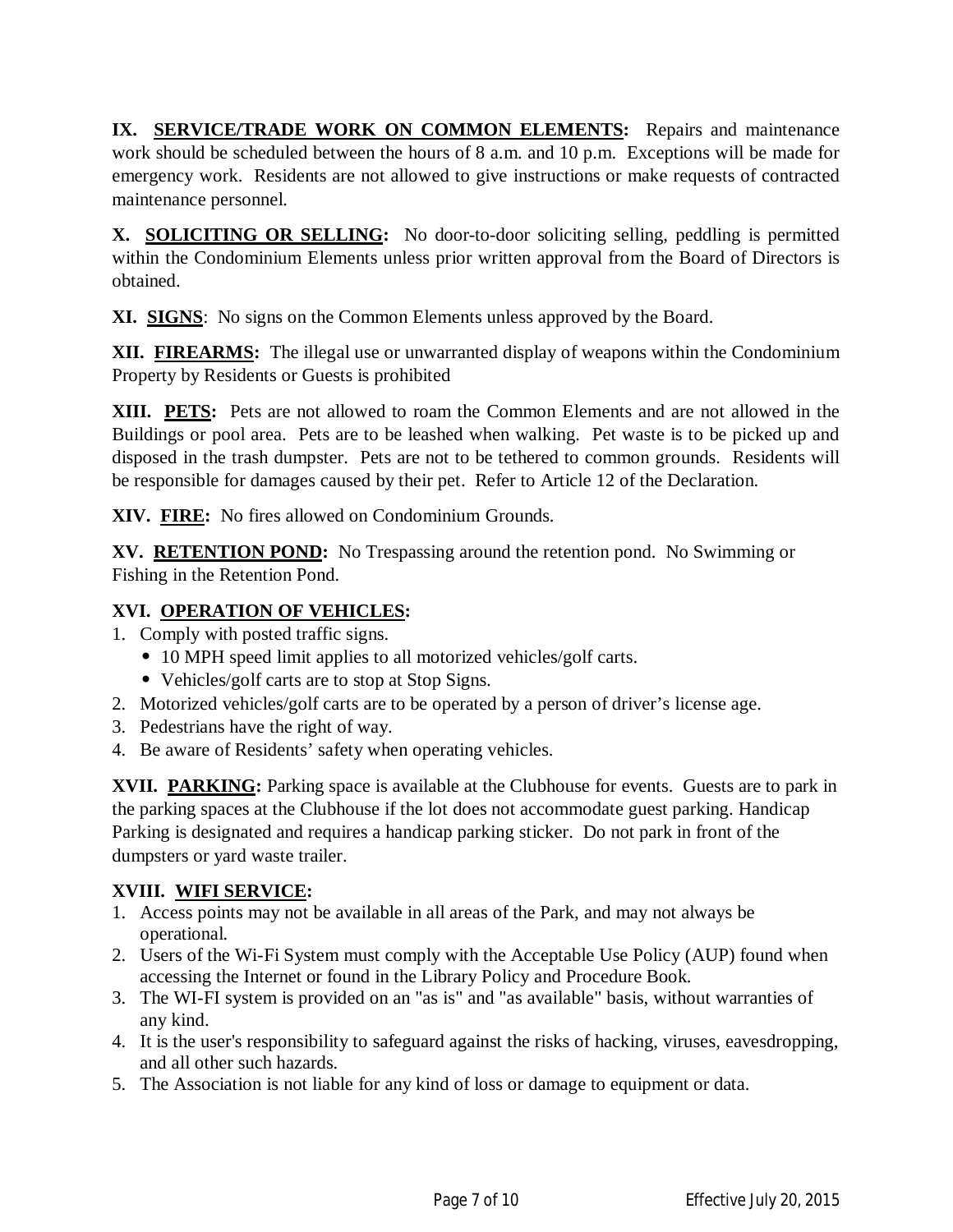# **AMENITIES AND FACILITIES**

**I. CLUBHOUSE:** Available 24 hours; at night use key pad for entry. Residents using the main meeting room are to keep the room clean, return furniture to original place and empty trash containers after use. If temperature has been adjusted, return to original setting when leaving. Turn lights and fans off when not in use. After an event in the evening hours, lock all outside doors.

During the summer season, the clubhouse is locked 24 hours. Use key pad to enter.

Clubhouse may be reserved by Residents for Private Parties. Refer to Policy and Procedure Book in Library.

**II. VERANDA:** Residents using the veranda are to clean after use, return furniture to original place and empty trash containers. Residents using the propane cooking grill in grill area behind Veranda DO SO AT THEIR OWN RISK. Clean grill and utensils. Return items to proper place after use. The Veranda may be reserved by Residents for Private Parties. Refer to Policy and Procedure Book in Library.

**III. KITCHEN:** USE AT YOUR OWN RISK. Keep kitchen area clean. Clean and return items to proper place after use. Residents are to empty trash containers after using the kitchen. Do not store personal food or kitchenware in the kitchen area. Refer to Operational Manual located in the Kitchen.

**IV. LAUNDRY ROOM:** USE AT YOUR OWN RISK. Open 24 hours; keypad code needed to enter. Become familiar with posted Rules. Clotheslines are not permitted on the Common Elements.

**V. SHUFFLEBOARD COURT:** Persons using the shuffleboard courts DO SO AT THEIR OWN RISK. Do not walk on the shuffleboard court. Equipment to play is located in the clubhouse. Return equipment when not in use.

**VI. TENNIS COURT:** Persons using the tennis courts DO SO AT THEIR OWN RISK. Players need to have their own equipment to play and wear appropriate shoes. A code is needed to enter the court.

**VII. EXERCISE AREA:** Persons using exercise equipment DO SO AT THEIR OWN RISK. Become familiar with the Gym Rules posted. Clean exercise equipment after use.

**VIII. BILLIARDS/POOL ROOM:** Persons playing pool DO SO AT THEIR OWN RISK. Equipment is located in the room. Return equipment to proper location when finished using and cover the table. Do not place items unrelated to playing pool on the felt table.

**IX. HORSESHOES:** Persons playing horseshoes DO SO AT THEIR OWN RISK. Equipment to play is located in the cabinet just outside of the clubhouse bathroom. Return equipment to cabinet when finished.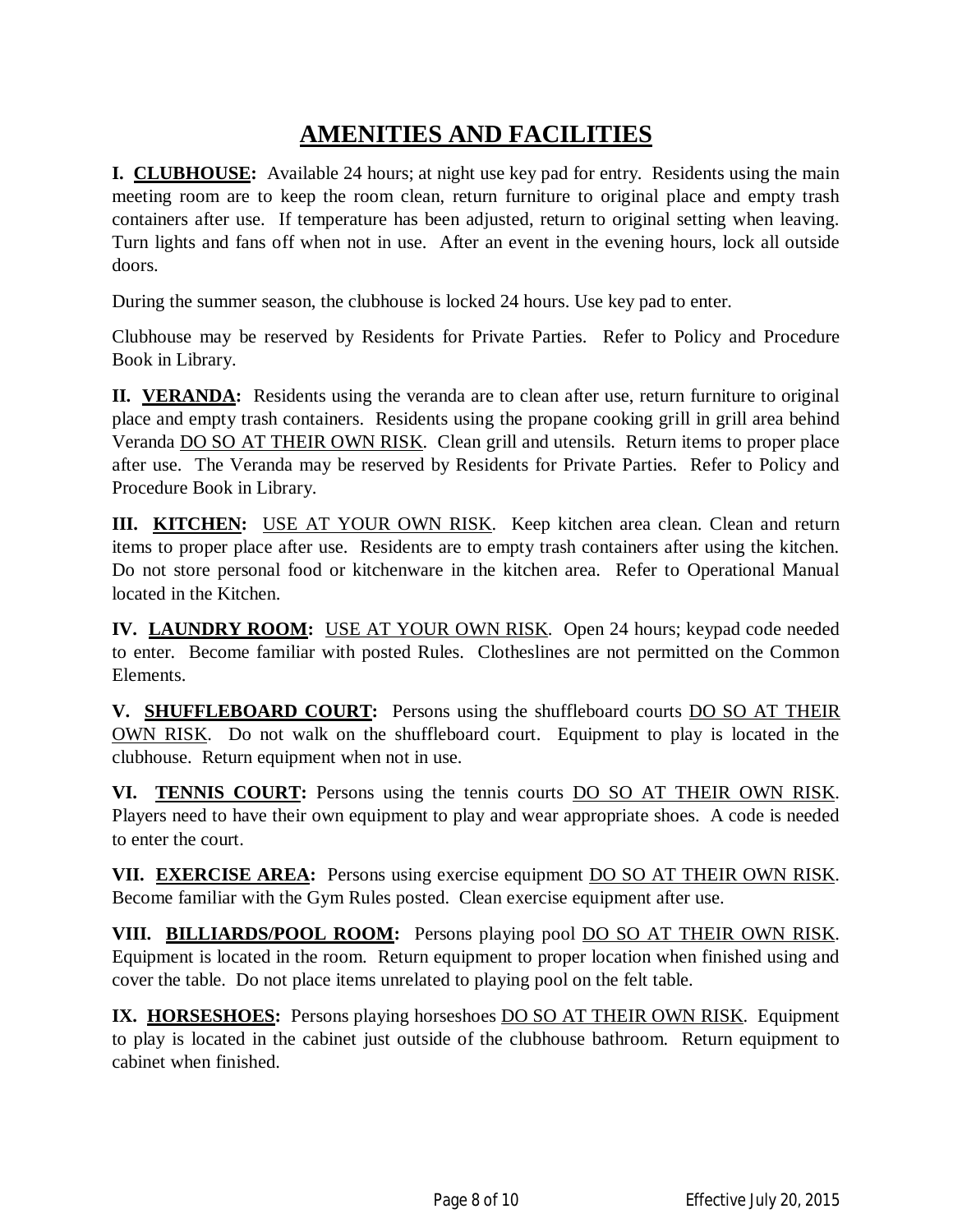**X. DARTS:** Persons playing darts DO SO AT THEIR OWN RISK. Equipment to play is located in the cabinet just outside of the clubhouse bathroom. Return equipment to cabinet when finished.

**XI. LIBRARY ROOM:** Books may be added to the bookshelves. Keep bookshelves orderly. A computer is available and usage must comply with Wi-Fi Services rules. USE AT YOUR OWN SECURITY RISK. Printer/copy machine is available for use. Donation to cover the cost of ink and paper is appreciated.

**XII. RESTROOMS AND SHOWERS:** Restrooms and showers are located in the Clubhouse Building and in the Laundry Building. Clean shower after use with available cleaning supplies. Report issues to the Park Maintenance Director or Board of Directors.

**XIII. SWIMMING POOL:** NO LIFEGUARD ON DUTY — SWIM AT YOUR OWN RISK.

- 1. Proper swimwear must be worn in the pool water.
- 2. Children under 16 must be accompanied by an adult.
- 3. Babies and children not potty trained must wear a swim diaper.
- 4. Dry off prior to entering the clubhouse
- 5. No running or diving. Unnecessary disturbances are not permitted.
- 6. No glass containers are allowed in the fenced pool area.
- 7. No pets are permitted in the fenced pool area.
- 8. Smokers are to be considerate of non-smokers in the area.
- 9. Chairs, lounges, or tables may not be reserved.
- 10. Return chairs/lounges to original position and close/secure umbrella.
- 11. No furniture or equipment shall be removed from the fenced pool area.
- 12. Emergency 911 phone located in deck area.
- 13. The pool gate must be locked if the pool cover is on the pool.
- 14. Only authorized Residents are to open/close or cover/uncover the pool.
- 15. Swimming Pool hours are adjusted to weather conditions.

**XIV. WASTE MATERIALS:** These Rules are in addition to the requirements in Article 12.

- 1. Trash and Garbage Dumpster provided near Clubhouse.
- 2. Garbage and trash is to be placed in tied plastic bags or similar containers.
- 3. Recyclable items are listed on Recycle Dumpster. Items are to be placed loosely in the dumpster without plastic bags.
- 4. Yard Waste Trailer provided —only plant material—no bags.
- 5. Trash accumulated by tradesmen working in the Condominium must be removed by the tradesmen.
- 6. Do not place garbage or trash on Common Grounds.
- 7. As required by city and state laws, hazardous materials must be taken to special collection centers provided by the city/county.